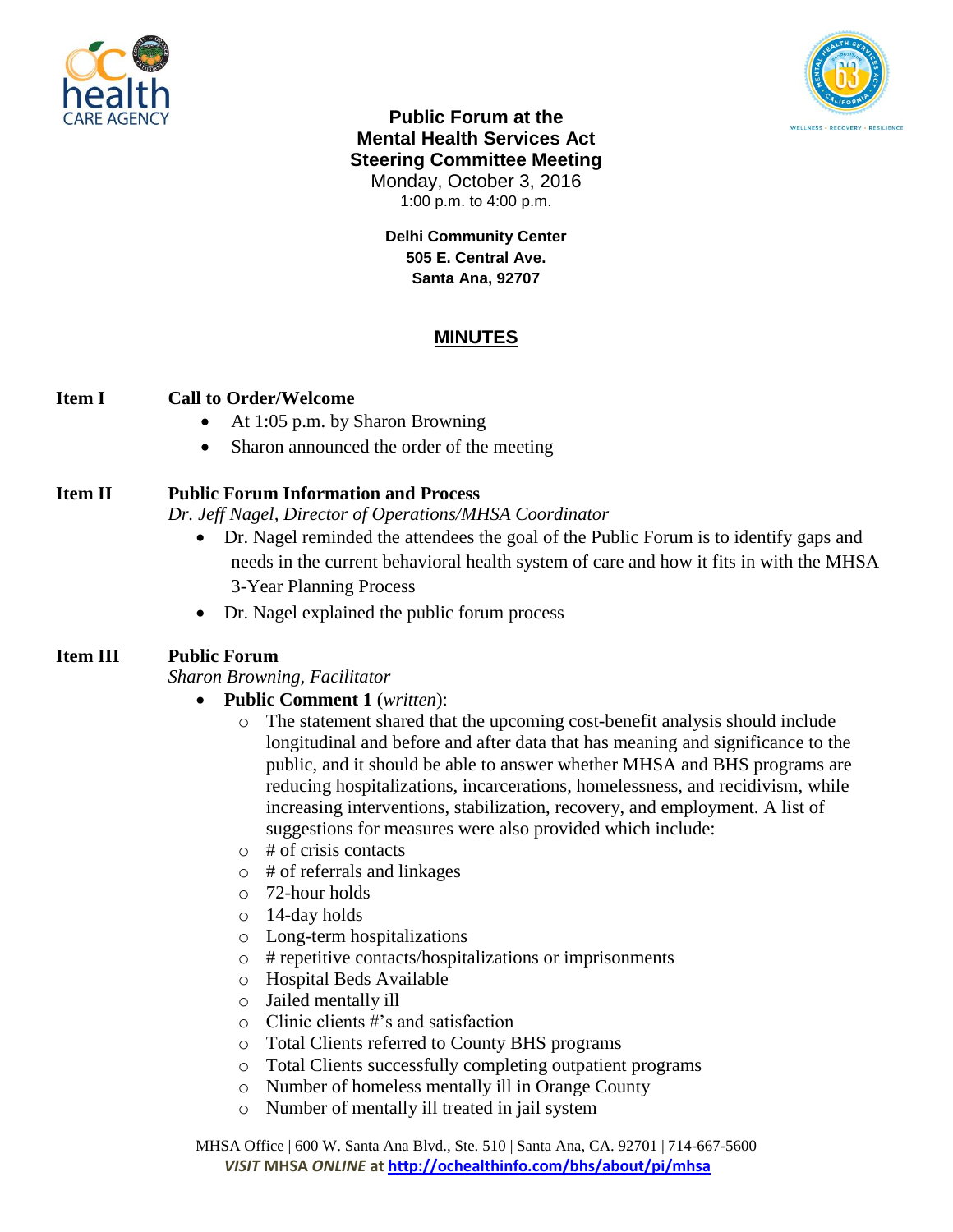- o # jailed inmates diverted or enrolled in programs after incarceration
- o BHS budget by year showing breakdown of County & MHSA funds

# **Public Comment 2:**

o A service provider representing Pathways Community Services shared the gaps at the County Contracted Children's EPSDT Clinics on services that are not billable or funded by Medi-Cal, such as outreach and engagement, completion of child abuse reports and follow-up, services addressing academic education, vocational, housing, recreation, and socialization services, services while client is a runaway, incarcerated, or hospitalized, services while a client has a lapse in Medi-Cal coverage, coordination of care within same clinic, and review of client records. Additional funding was requested to cover these non-billable services for a period of three years.

## **Public Comment 3:**

o An individual in recovery shared that her experiences under the Khmer Rouge regime in Cambodia left her with depression which is still not cured and finding appropriate services has been difficult due to the language barrier. She shared that the agency, *The Cambodian Family* has been helping her, and asked for more programs to help individuals like her.

# **Public Comment 4:**

o An individual in recovery shared that she has mental health issues as a result of the Khmer Rouge regime in Cambodia. She cited difficulties in accessing services due to language barrier and transportation issues and asked for more help.

## **Public Comment 5:**

o MHSA Steering Committee Member and representative from the Saddleback College Human Services Program shared that her program recently received a HRSA grant that will help fund education for paraprofessionals with lived experience. She shared the need for more internship opportunities for placement of students in the Human Services Program and shared her email address: kbranchstewart@saddleback.edu

## **Public Comment 6:**

o A representative from the Early Childhood Mental Health Collaborative shared that the collaborative is developing a comprehensive picture of needs and identifying a model that would support early care providers, and involve them in the care of the child, as some children are let go from programs due to behavioral health concerns. The collaborative would like MHSA to assist their efforts.

## **Public Comment 7**:

o A family member and representative from the Orange County Conservatorship Assistance Group shared that he has a child with co-occurring illnesses currently enrolled in an FSP program. He shared that comorbidity recovery and success is difficult, and that services are sometimes refused to the co-occurring population, such as board and cares. He recommended the implementation of an Evidence Based Program from SAMHSA for service providers called "Integrated Treatment for Co-occurring Disorders" and encouraged the establishment of co-occurring treatment centers.

## **Public Comment 8**:

o A representative from the Community Action Advisory Committee shared a list of items the committee has identified as needs and gaps. 1) Transitional living homes, 2) Peer mentors for each MHSA funded programs, 3) Greater access to transportation vans, 4) Laptops and iPads for field-based clinicians to perform documentation out of the office, 5) More trainings for consumers and family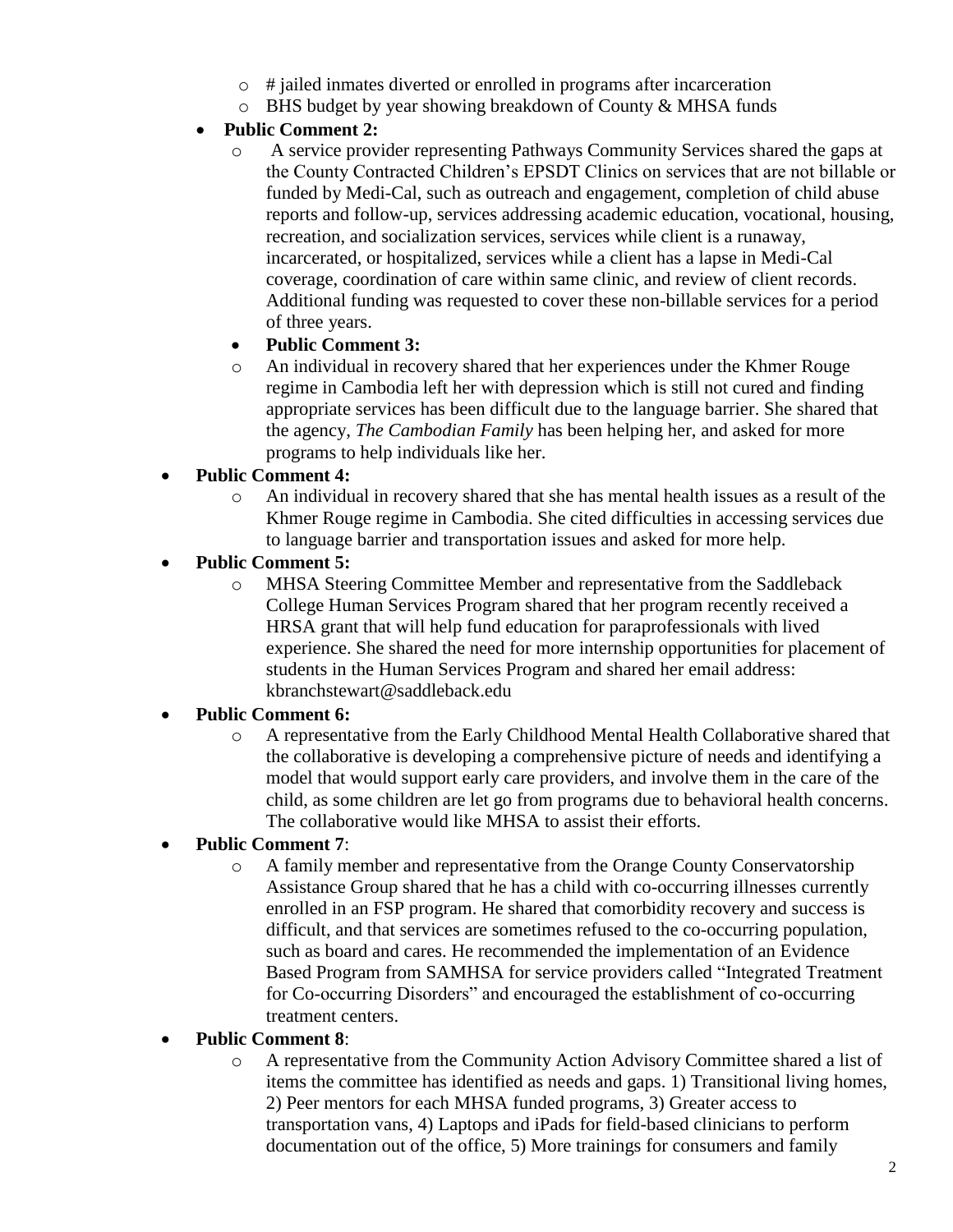members, 6) Programs for deaf and hard of hearing, 7) More stigma-reduction/antistigma programs, 8) Peer certification trainings, 9) Hiring of a County peer personnel to be a liaison for all MHSA programs, 10) Programs providing family support to family members, 11) Education scholarships for those with lived experience with greater transparency, 12) Help and technical assistance with RFPs.

## **Public Comment 9:**

o A service provider representing CHOC Children's Hospital shared gaps for children that have commercial insurance, as they have a harder time accessing care. She presented the idea of a psychiatry access line for frontline providers, adopted from a model developed in Massachusetts which would provide timely counseling and care for children. She mentioned feasibility and logistics of the psychiatry access line possibly funded by MHSA.

### **Public Comment 10:**

o A service provider representing Luminance Recovery Center shared the need for Medi-Cal or Medicare contracted providers for dual diagnosed (mental health/addiction) as well as addiction alone, as people with those insurances cannot find services when they are ready for recovery. She asked for the development of more dual diagnosis inpatient and other services that take Medi-Cal clients.

## **Public Comment 11**:

o An individual in recovery, family member, and advocate shared that older adults with mental illness are unable to get housing. They often do not speak English and are living out on the streets, unable to get medications. She shared that a peer run program could help this population and also encouraged MHSA to fund housing units for these individuals.

#### **Public Comment 12**:

o A service provider representing CHOC Children's Hospital shared that mental illness affects children at the same rate as adults but only a small percentage of the children are getting their needs met. She stated many of problems that come out during adulthood can be prevented by meeting the needs of children and would like to MHSA's collaboration.

#### **Public Comment 13:**

o A service provider representing Jamboree Housing shared the need to evaluate behavioral health programs to see what is being done and what can be done better. She cited housing and employment as priorities and stated that housing and supportive services are important for those getting the services that they need, as they cannot get their health needs met while homeless.

#### **Public Comment 14:**

o An individual in recovery and family member shared her thoughts on the importance of data to see which programs are doing well and which programs are not doing well. She stated there needs to be greater accountability for programs and the need to identify programs that need additional help or not performing well to ensure that the money is well spent.

#### **Public Comment 15:**

o A family member and advocate cited the lack of psychiatric beds in the county and the need for more. He also stated that wraparound care is effective, and that the county should look at it on inpatient level, as well as during acute post care. He also shared that schools need adequate school-based mental health services to reach children early for prevention.

**Public Comment 16:**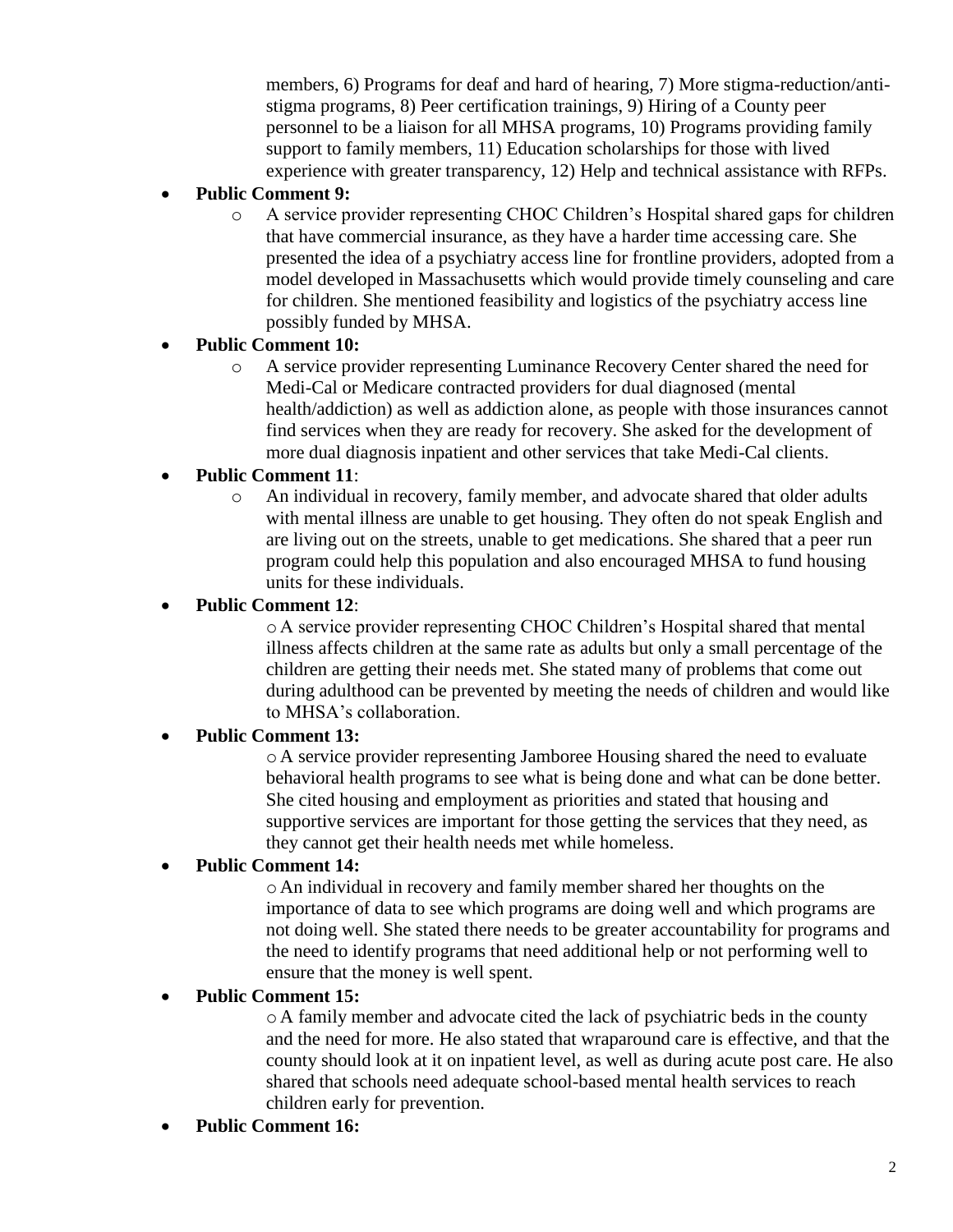o A service provider representing the Friendship Shelter shared the need for more short term, transitional, and permanent supportive housing. She stated her desire to look at other ways to provide services on site, through collaborative efforts, and learning from other communities. She also encouraged looking at evaluations differently and studying contrasting approaches, shared her desire to collaborate with MHSA especially with coordinated reentry.

#### **Public Comment 17:**

o A representative from The Cambodian Family Community Center shared that the Cambodian community suffers from various mental health issues such as PTSD and depression and that the older generation Cambodians have been waiting a long time gaining access to mental health services. He expressed that there is not enough staff at his organization to service the 500 Cambodian clients, and access to services for the monolingual Cambodian speaking clients in the county has been difficult. He shared that his organization specifically needs increased funding for their patient navigation program.

#### **Public Comment 18:**

o A service provider representing OC Deaf shared that Orange County is behind LA County in services for the deaf population. Some have experienced trauma from receiving mental health services and are not being understood. She cited the need for case workers who can work with the deaf population, and that interpreters are not as effective. The deaf community needs greater attention and more direct access to mental health services.

#### **Public Comment 19:**

o A representative from OC Association for Vietnamese Mental Health Awareness and Support shared the need for more Vietnamese speaking staff on the Centralized Assessment Team (CAT), to increase the response time. He encouraged the CAT to connect with Viet-C.A.R.E. for promotion. He also stated more Vietnamese speakers are needed to help their homeless population clean themselves and get food, and possibly provide an incentive to them. He encouraged more trainings for the police departments, citing 4 Vietnamese individuals with mental illness have been killed by the police in the last 6 years.

#### **Public Comment 20:**

o A family member with a child with serious mental illness and co-occurring disorders shared that there is a lack of information regarding how much MHSA money is actively being used and how much interest has accumulated on the unspent reserves. He also stated that the RFP process which could take 9 months eliminates year one of the three year planning cycle and that there is no way to see the program status. He also shared the need for more psychiatric beds and support for the veteran population. He also cited that symptoms in children and youth generally start appearing at 14, 50% of the time and by the age of 24, 75% of the time, and that this population can be better served by leveraging family, education, and faith-based communities to identify early symptoms and intervene early.

#### **Public Comment 21:**

o A representative from the City of Costa Mesa shared the need for a better outreach process for cities within the county and for public forums to encourage connecting with the city managers. He also encouraged additional outreach to law enforcement and first responders and that there is a lot to learn from their experiences. He mentioned the lack of psychiatric beds and that people on 5150 holds are being released before 24 hours, often causing a revolving door situation.